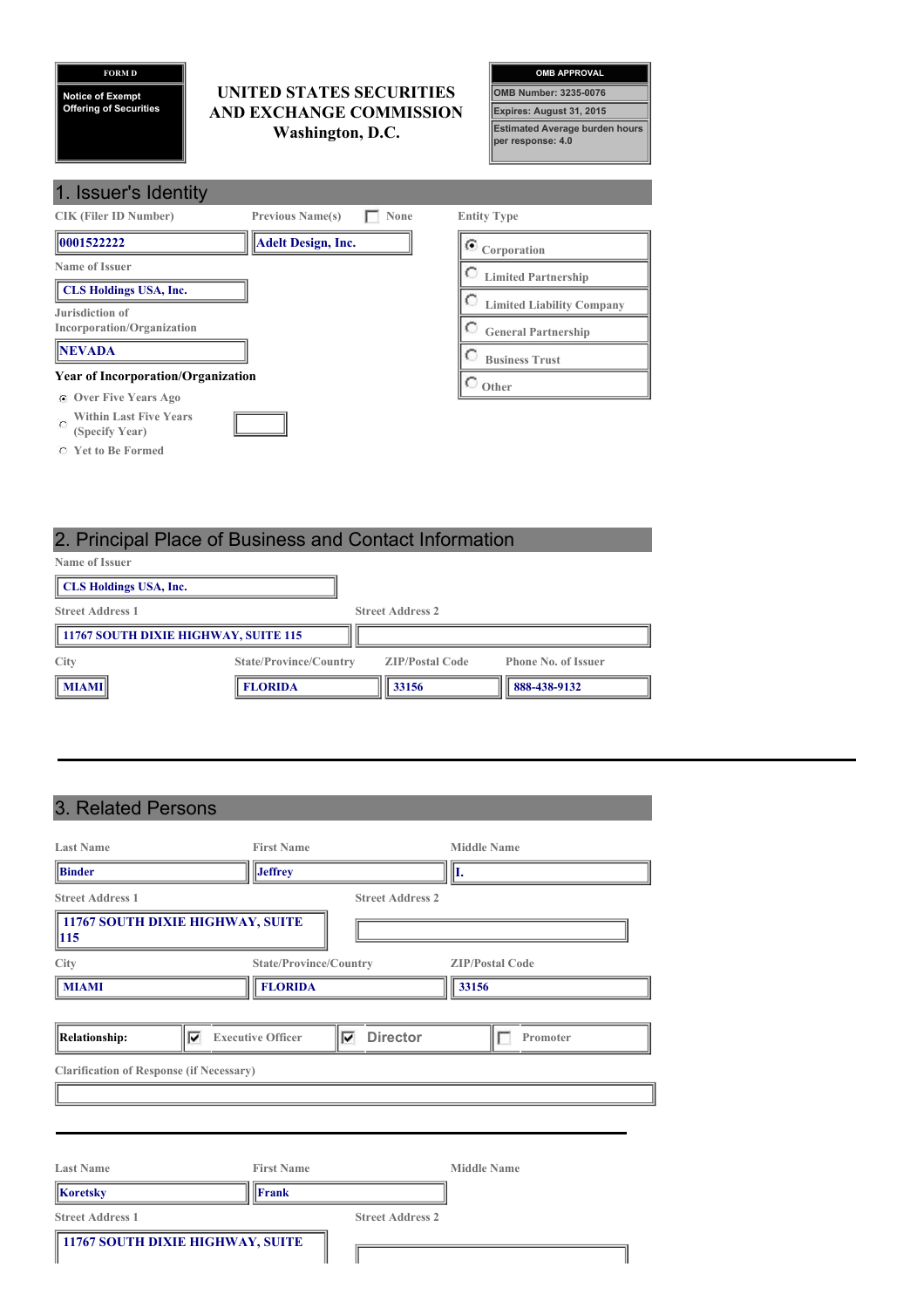| $\vert$ 115                                     |  |                          |   |                 |  |                        |
|-------------------------------------------------|--|--------------------------|---|-----------------|--|------------------------|
| City                                            |  | State/Province/Country   |   |                 |  | <b>ZIP/Postal Code</b> |
| <b>MIAMI</b>                                    |  | <b>FLORIDA</b>           |   | 33156           |  |                        |
|                                                 |  |                          |   |                 |  |                        |
| <b>Relationship:</b>                            |  | <b>Executive Officer</b> | ⊽ | <b>Director</b> |  | Promoter               |
| <b>Clarification of Response (if Necessary)</b> |  |                          |   |                 |  |                        |
|                                                 |  |                          |   |                 |  |                        |
|                                                 |  |                          |   |                 |  |                        |

# 4. Industry Group

# **Agriculture**

#### **Banking & Financial Services**

- **Commercial Banking**
- **Insurance**
- **Investing**
- **Investment Banking**
- **Pooled Investment Fund**
- **Other Banking & Financial**
- **Services**

### **Business Services**

## **Energy**

- **Coal Mining**
- **Electric Utilities**
- **Energy Conservation**
- **Environmental Services**
- **Oil & Gas**
- **Other Energy**

# 5. Issuer Size

## **Revenue Range Aggregate Net Asset Value Range**

### $\widehat{\bullet}$

- $\circ$  $\circ$  $\circ$
- 
- $\circ$
- $\circ$
- $\circ$
- $\circ$

#### **Health Care Biotechnology**

- **Health Insurance**
- $\circ$ **Hospitals & Physicians**
- $\circ$ **Pharmaceuticals**
- **Other Health Care**
	-

# **Manufacturing**

## **Real Estate**

- **Commercial**
- **Construction REITS & Finance**
- **Residential**
- **Other Real Estate**

# **Retailing**

#### **Restaurants**

#### **Technology**

- **Computers**
- **Telecommunications**
- **Other Technology**

#### **Travel**

- **Airlines & Airports**
- **Lodging & Conventions**
- **Tourism & Travel Services**
- **Other Travel**

#### **Other**

- **No Revenues No Aggregate Net Asset Value**
- **\$1 - \$1,000,000 \$1 - \$5,000,000**
- **\$1,000,001 - \$5,000,000 \$5,000,000 \$5,000,001 \$25,000,000**
- **\$5,000,001 - \$25,000,000 \$25,000,001 \$25,000,000 \$25,000,000**
- **\$25,000,001 - \$100,000,000 \$50,000,001 - \$100,000,000**
- **Over \$100,000,000 Over \$100,000,000**
- **Decline to Disclose Decline Decline Disclose**
- **Not Applicable C Not Applicable**

# 6. Federal Exemption(s) and Exclusion(s) Claimed (select all that apply)

| Rule $504(b)(1)$ (not (i), (ii)<br>$\ $ or (iii)) | <b>Rule 505</b>                            |  |  |
|---------------------------------------------------|--------------------------------------------|--|--|
| Rule 504 (b) $(1)(i)$                             | $\sqrt{\phantom{a}}$ Rule 506(b)           |  |  |
| Rule 504 (b) $(1)(ii)$                            | Rule $506(c)$                              |  |  |
| Rule 504 (b) $(1)(iii)$                           | Securities Act Section 4(a)(5)             |  |  |
|                                                   | <b>Investment Company Act Section 3(c)</b> |  |  |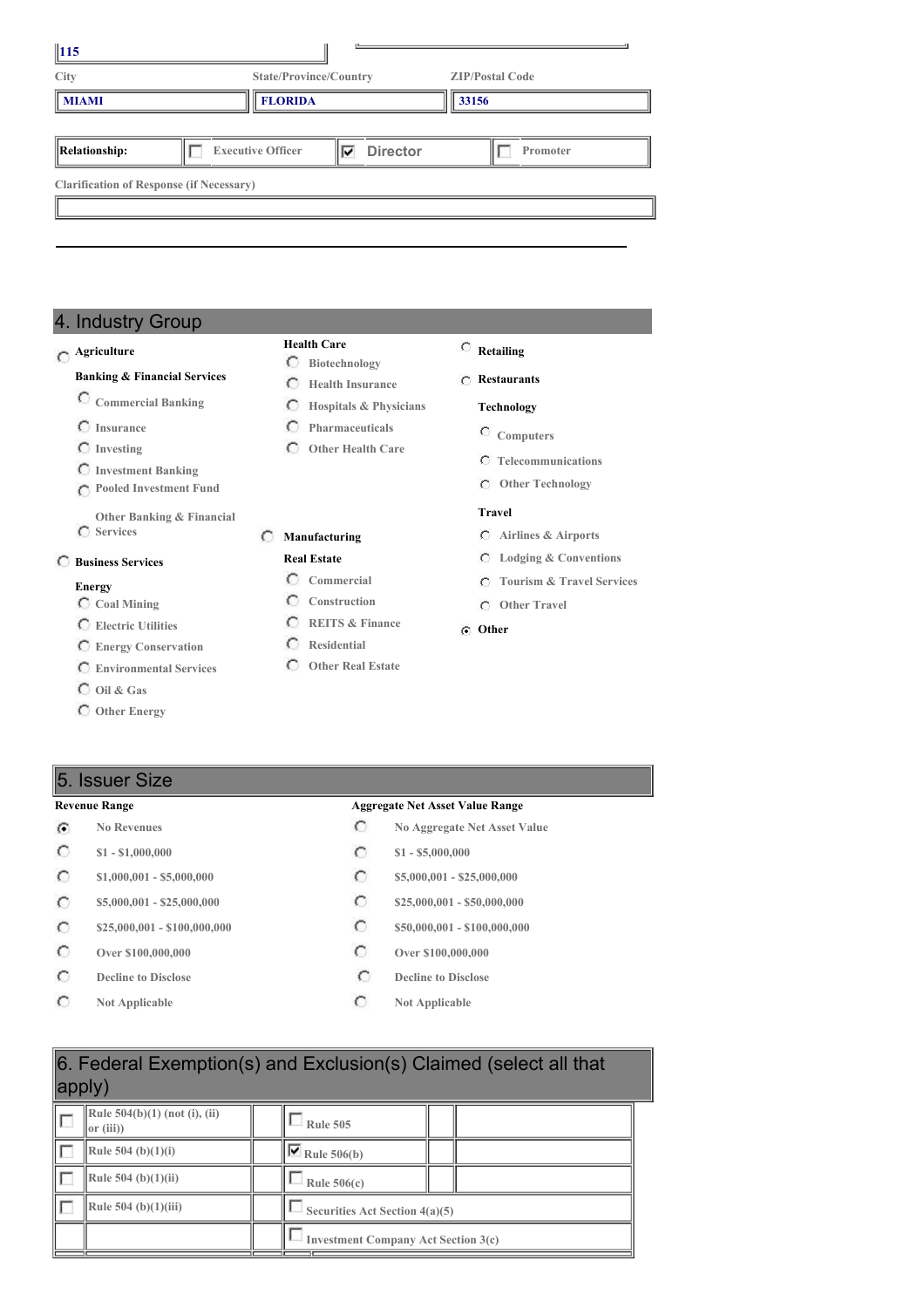| 7. Type of Filing                                                                                                                                        |
|----------------------------------------------------------------------------------------------------------------------------------------------------------|
| П<br><b>First Sale Yet to Occur</b><br>$\vert$ 2017-11-15<br><b>New Notice</b><br>Date of First Sale                                                     |
| <b>Amendment</b>                                                                                                                                         |
|                                                                                                                                                          |
|                                                                                                                                                          |
| 8. Duration of Offering                                                                                                                                  |
| $C_{\text{Yes}}$ $C_{\text{No}}$<br>Does the Issuer intend this offering to last more than one year?                                                     |
|                                                                                                                                                          |
|                                                                                                                                                          |
| 9. Type(s) of Securities Offered (select all that apply)                                                                                                 |
| <b>Pooled Investment Fund</b><br>Equity<br>⊽<br><b>Interests</b>                                                                                         |
| <b>Tenant-in-Common Securities</b><br>Debt<br>⊽                                                                                                          |
| Option, Warrant or Other Right to<br>⊽<br><b>Mineral Property Securities</b><br><b>Acquire Another Security</b>                                          |
| <b>Security to be Acquired Upon</b><br><b>Exercise of Option, Warrant or</b><br>Other (describe)<br>⊽                                                    |
| <b>Other Right to Acquire Security</b>                                                                                                                   |
| <b>Convertible Debt</b>                                                                                                                                  |
|                                                                                                                                                          |
| 10. Business Combination Transaction                                                                                                                     |
| Is this offering being made in connection with a business combination<br>$C$ Yes $C$ No<br>transaction, such as a merger, acquisition or exchange offer? |
| <b>Clarification of Response (if Necessary)</b>                                                                                                          |
|                                                                                                                                                          |
|                                                                                                                                                          |
| 11. Minimum Investment                                                                                                                                   |

| <u>III. IVIII III IIII III IV VOLITIVITL</u>             |             |  |
|----------------------------------------------------------|-------------|--|
| Minimum investment accepted from any outside<br>investor | s    330000 |  |

| 12. Sales Compensation                |                                                            |
|---------------------------------------|------------------------------------------------------------|
| Recipient                             | <b>Recipient CRD Number</b><br>None                        |
|                                       |                                                            |
| (Associated) Broker or Dealer<br>None | (Associated) Broker or Dealer CRD<br>None<br><b>Number</b> |
|                                       |                                                            |
| <b>Street Address 1</b>               | <b>Street Address 2</b>                                    |
|                                       |                                                            |
| City                                  | State/Province/Country<br><b>ZIP/Postal Code</b>           |
|                                       |                                                            |
| State(s) of Solicitation              | $\sqcap$ All States                                        |
|                                       |                                                            |

# 13. Offering and Sales Amounts

Ē

71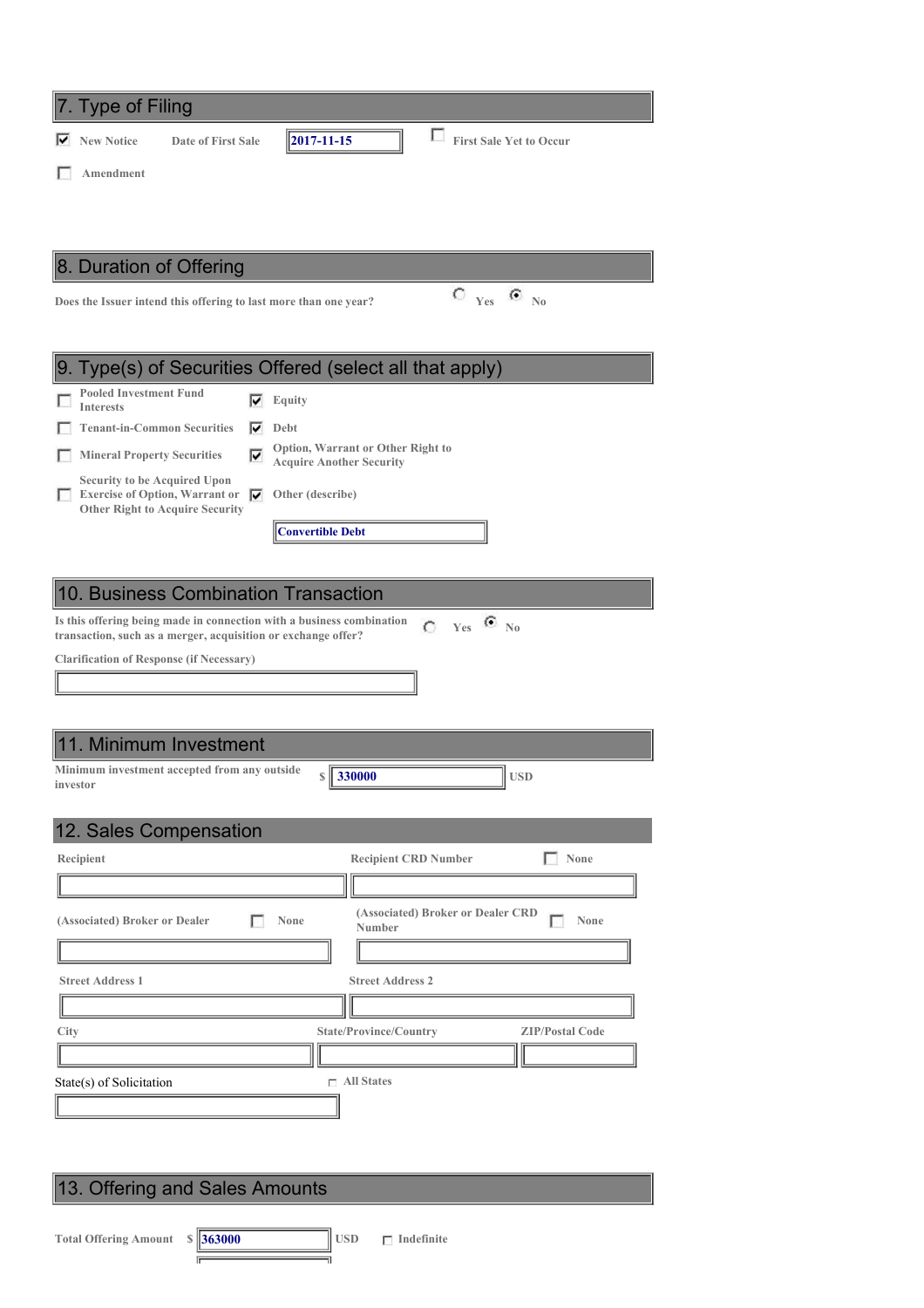| <b>USD</b><br>$\frac{$ 363000}$<br><b>Total Amount Sold</b>                                                                                                                                                                                                                                                                                                                                                                                                                                                                                                                                                                                                                                                                                                                                                                                                                                                                                                                                                                                                                                                                                                                                                                                                                             |
|-----------------------------------------------------------------------------------------------------------------------------------------------------------------------------------------------------------------------------------------------------------------------------------------------------------------------------------------------------------------------------------------------------------------------------------------------------------------------------------------------------------------------------------------------------------------------------------------------------------------------------------------------------------------------------------------------------------------------------------------------------------------------------------------------------------------------------------------------------------------------------------------------------------------------------------------------------------------------------------------------------------------------------------------------------------------------------------------------------------------------------------------------------------------------------------------------------------------------------------------------------------------------------------------|
| <b>Total Remaining to be</b><br><b>USD</b><br>$\mathbb S$<br>$\Box$ Indefinite<br>Sold                                                                                                                                                                                                                                                                                                                                                                                                                                                                                                                                                                                                                                                                                                                                                                                                                                                                                                                                                                                                                                                                                                                                                                                                  |
| <b>Clarification of Response (if Necessary)</b>                                                                                                                                                                                                                                                                                                                                                                                                                                                                                                                                                                                                                                                                                                                                                                                                                                                                                                                                                                                                                                                                                                                                                                                                                                         |
| Senior Convertible Promissory Note in the original principal<br>amount of \$363,000.                                                                                                                                                                                                                                                                                                                                                                                                                                                                                                                                                                                                                                                                                                                                                                                                                                                                                                                                                                                                                                                                                                                                                                                                    |
| 14. Investors                                                                                                                                                                                                                                                                                                                                                                                                                                                                                                                                                                                                                                                                                                                                                                                                                                                                                                                                                                                                                                                                                                                                                                                                                                                                           |
| Select if securities in the offering have been or may be sold to persons who<br>do not qualify as accredited investors,<br>г<br>Number of such non-accredited investors who already have invested in the<br>offering<br>Regardless of whether securities in the offering have been or may be sold to                                                                                                                                                                                                                                                                                                                                                                                                                                                                                                                                                                                                                                                                                                                                                                                                                                                                                                                                                                                    |
| persons who do not qualify as accredited investors, enter the total number<br>of investors who already have invested in the offering:                                                                                                                                                                                                                                                                                                                                                                                                                                                                                                                                                                                                                                                                                                                                                                                                                                                                                                                                                                                                                                                                                                                                                   |
| 15. Sales Commissions & Finders' Fees Expenses                                                                                                                                                                                                                                                                                                                                                                                                                                                                                                                                                                                                                                                                                                                                                                                                                                                                                                                                                                                                                                                                                                                                                                                                                                          |
| Provide separately the amounts of sales commissions and finders' fees expenses, if any. If the amount of an<br>expenditure is not known, provide an estimate and check the box next to the amount.                                                                                                                                                                                                                                                                                                                                                                                                                                                                                                                                                                                                                                                                                                                                                                                                                                                                                                                                                                                                                                                                                      |
| <b>Sales Commissions</b><br><b>USD</b><br>Estimate<br><b>S</b>                                                                                                                                                                                                                                                                                                                                                                                                                                                                                                                                                                                                                                                                                                                                                                                                                                                                                                                                                                                                                                                                                                                                                                                                                          |
| Finders' Fees $\ \$ 33000<br><b>USD</b><br><b>Estimate</b>                                                                                                                                                                                                                                                                                                                                                                                                                                                                                                                                                                                                                                                                                                                                                                                                                                                                                                                                                                                                                                                                                                                                                                                                                              |
| <b>Clarification of Response (if Necessary)</b>                                                                                                                                                                                                                                                                                                                                                                                                                                                                                                                                                                                                                                                                                                                                                                                                                                                                                                                                                                                                                                                                                                                                                                                                                                         |
|                                                                                                                                                                                                                                                                                                                                                                                                                                                                                                                                                                                                                                                                                                                                                                                                                                                                                                                                                                                                                                                                                                                                                                                                                                                                                         |
|                                                                                                                                                                                                                                                                                                                                                                                                                                                                                                                                                                                                                                                                                                                                                                                                                                                                                                                                                                                                                                                                                                                                                                                                                                                                                         |
| 16. Use of Proceeds                                                                                                                                                                                                                                                                                                                                                                                                                                                                                                                                                                                                                                                                                                                                                                                                                                                                                                                                                                                                                                                                                                                                                                                                                                                                     |
| Provide the amount of the gross proceeds of the offering that has been or is proposed to be used for payments to<br>any of the persons required to be named as executive officers, directors or promoters in response to Item 3 above.<br>If the amount is unknown, provide an estimate and check the box next to the amount.<br><b>USD</b><br>$\mathbf{s}$<br><b>Estimate</b>                                                                                                                                                                                                                                                                                                                                                                                                                                                                                                                                                                                                                                                                                                                                                                                                                                                                                                          |
| <b>Clarification of Response (if Necessary)</b>                                                                                                                                                                                                                                                                                                                                                                                                                                                                                                                                                                                                                                                                                                                                                                                                                                                                                                                                                                                                                                                                                                                                                                                                                                         |
|                                                                                                                                                                                                                                                                                                                                                                                                                                                                                                                                                                                                                                                                                                                                                                                                                                                                                                                                                                                                                                                                                                                                                                                                                                                                                         |
| <b>Signature and Submission</b>                                                                                                                                                                                                                                                                                                                                                                                                                                                                                                                                                                                                                                                                                                                                                                                                                                                                                                                                                                                                                                                                                                                                                                                                                                                         |
|                                                                                                                                                                                                                                                                                                                                                                                                                                                                                                                                                                                                                                                                                                                                                                                                                                                                                                                                                                                                                                                                                                                                                                                                                                                                                         |
| Please verify the information you have entered and review the Terms of Submission<br>below before signing and clicking SUBMIT below to file this notice.                                                                                                                                                                                                                                                                                                                                                                                                                                                                                                                                                                                                                                                                                                                                                                                                                                                                                                                                                                                                                                                                                                                                |
| <b>Terms of Submission</b>                                                                                                                                                                                                                                                                                                                                                                                                                                                                                                                                                                                                                                                                                                                                                                                                                                                                                                                                                                                                                                                                                                                                                                                                                                                              |
| In submitting this notice, each Issuer named above is:<br>■ Notifying the SEC and/or each State in which this notice is filed of the offering of securities<br>described and undertaking to furnish them, upon written request, the information furnished to                                                                                                                                                                                                                                                                                                                                                                                                                                                                                                                                                                                                                                                                                                                                                                                                                                                                                                                                                                                                                            |
| offerees.<br>Irrevocably appointing each of the Secretary of the SEC and, the Securities Administrator or other<br>٠<br>legally designated officer of the State in which the Issuer maintains its principal place of business<br>and any State in which this notice is filed, as its agents for service of process, and agreeing that<br>these persons may accept service on its behalf, of any notice, process or pleading, and further<br>agreeing that such service may be made by registered or certified mail, in any Federal or state<br>action, administrative proceeding, or arbitration brought against it in any place subject to the<br>jurisdiction of the United States, if the action, proceeding or arbitration (a) arises out of any<br>activity in connection with the offering of securities that is the subject of this notice, and (b) is<br>founded, directly or indirectly, upon the provisions of: (i) the Securities Act of 1933, the Securities<br>Exchange Act of 1934, the Trust Indenture Act of 1939, the Investment Company Act of 1940, or<br>the Investment Advisers Act of 1940, or any rule or regulation under any of these statutes, or (ii)<br>the laws of the State in which the issuer maintains its principal place of business or any State in |

**which this notice is filed.**